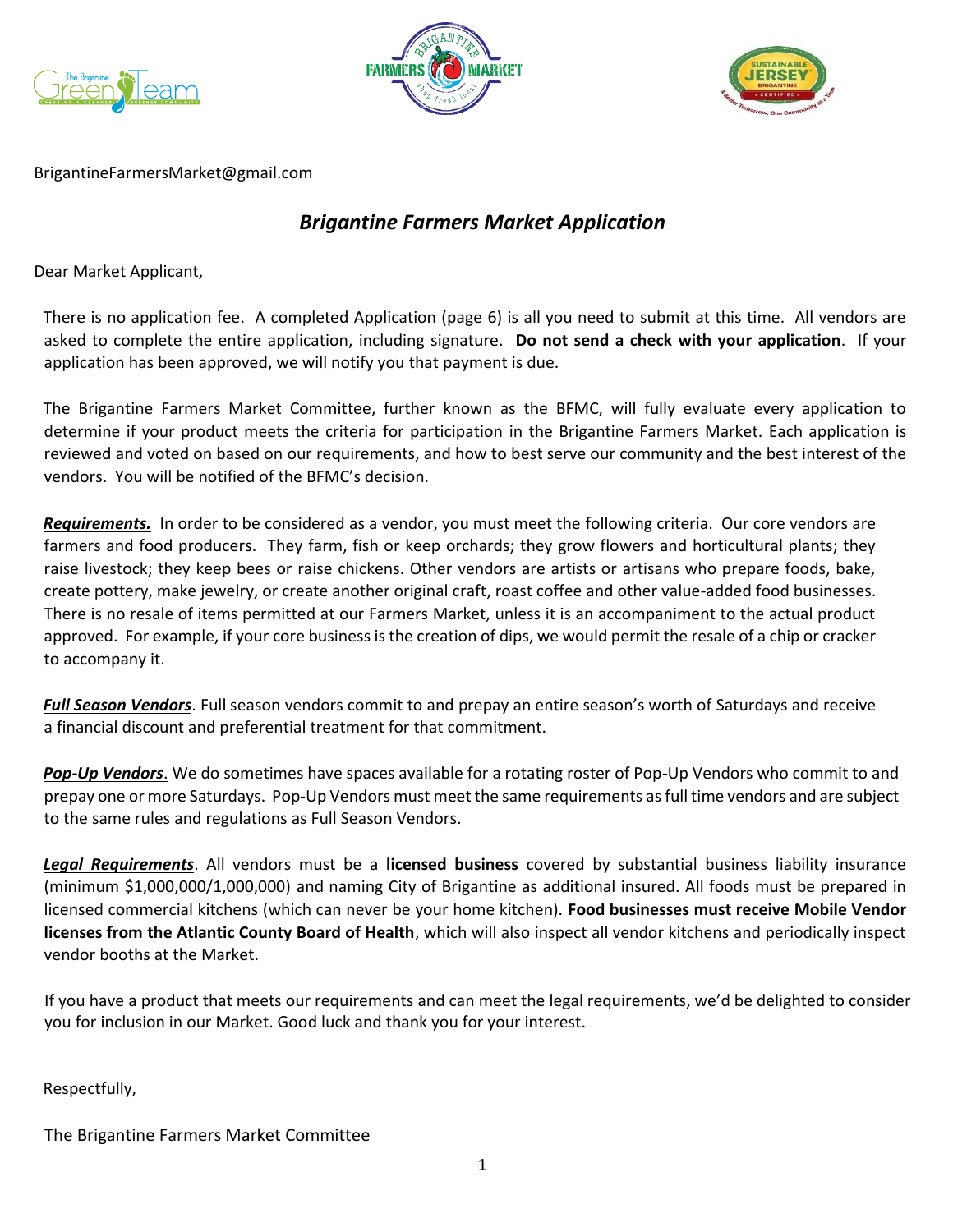#### **I. DESCRIPTION OF SERVICES**

#### **1.01 BACKGROUND**

The goal of the BRIGANTINE FARMERS MARKET is to bring fresh and locally grown produce and artisanal products to Brigantine residents and visitors. This mission helps to sustain and preserve farms in our Garden State, contributes to the public health and increases community awareness of sustainability by interacting with farmers and artisans.

The market is backed by the City of Brigantine and operated as a community service by the Brigantine Farmers Market Committee, a sub-set of the Brigantine Green Team. The BFMC is an all-volunteer group of full and parttime Brigantine residents. The BFMC plans, manages, and promotes the market, assisted by a larger group of volunteers and friends who provide essential market day support. The Market's yearly operating budget is comprised of participants' Market fees and sponsor contributions.

The market rules are the standards by which the BRIGANTINE FARMERS MARKET operates. Participants must abide by these standards: failure to adhere to the standards may result in loss of permission to sell.

The Brigantine Farmers Market will be open to customers in May on the Saturday of Memorial Day weekend and will run every Saturday (rain or shine) until the Saturday of Labor Day weekend. May 28, 2022, through September 3, 2022, with two Fall dates to be determined. Market hours will be between 8:00 am – 12:00 Noon.

#### **1.02 REPRESENTATIVES**

The persons responsible for administration of the BRIGANTINE FARMERS MARKET are the **Brigantine Farmers Market Committee**

Send your application, and any follow up questions or correspondence, to:

**EMAIL TO: OR**  brigantinefarmersmarket@gmail.com Subject: BFM Vendor Application

**MAIL TO:** 

City of Brigantine – Farmers Market 1417 West Brigantine Avenue Brigantine, NJ 08203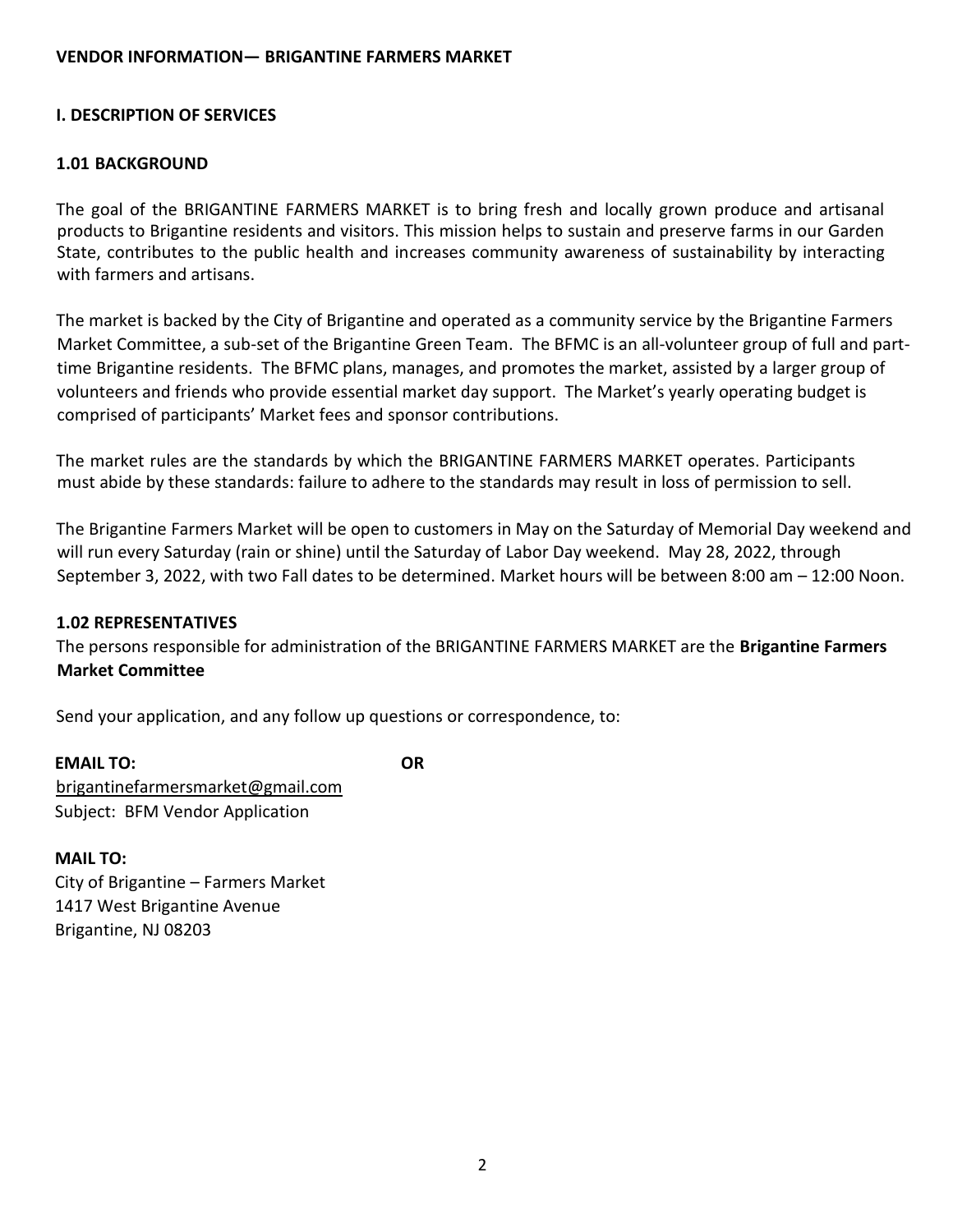#### **1.02 VENDOR TYPES AND SERVICES**

#### **THE BRIGANTINE FARMERS MARKET IS NOT A VENUE FOR RESELLING PRODUCE OR PRODUCTS.**

There are several categories of vendors:

- 1. *Agricultural Vendors***:** These are local farmers that produce and/or grow one or more of the following products: fruit, vegetables, plants (starts, annuals, perennials, herbs) cut flowers, herbs, and dairy products, farm raised meat, seafood, and eggs. Value added products such as jams, jellies, salsa, honey, etc. from one or more of the above referenced items are eligible. This list is not intended to be exhaustive. Agricultural products not on this list may be sold with approval of the BFMC. If the vendor also operates as a Community Supported Agriculture (CSA) farm, share pickup at the market is allowed.
- 2. *Food Vendors:* Food Vendors must make/bake the items they plan to sell. Products sold by food vendors include items for onsite and offsite consumption including, for example, baked goods, coffee, refreshments, and value-added products such as jams, jellies, salsa, honey, etc. This list is not intended to be exhaustive. Food products not on this list may be sold with approval of the Farmers Market Committee. Vendors selling prepared foods shall prepare and serve foods in accordance with all applicable Federal, State, and local health regulations. All foods and beverages sold or used in food preparation shall be first quality and conform in all respects to Federal, State and local food and other laws, ordinances and regulations.
- 3. *Artisan Vendors***:** Artisan vendors must fabricate the items they plan to sell. Products sold by artisan vendors include jewelry, woodwork, knit or sewn items, wreaths, soap, and baskets for example. This list is not intended to be exhaustive. Artisan products not on this list may be sold with the approval of the BFMC.
- 4. *Chamber of Commerce Vendors***:** Each week the BFM will allow for a maximum of six Chamber of Commerce members to participate in the market at no cost to the Chamber of Commerce Vendor. The Vendor is allowed to represent their Brigantine based business and allowed to sell or promote anything they sell or promote in their Brigantine based business. The vendors must be verified Brigantine Chamber of Commerce members in good standing with the Chamber and up to date on their Chamber dues. This is done in conjunction with our Support Local Business campaign through the Green Team and Sustainable Jersey. A BFM application is not required, and this will be coordinated through the Chamber representative from the BFM/Green Team.
- 5. *Community/Charitable Vendors***:** Each week the BFM will allow up to three Community/Charitable Vendors including, but not limited to True Spirit Coalition, MMSC, South Jersey Cancer Fund, The Elks, The VFW, The Sons of Italy, Clean Communities, Census, Police Department (recruiting efforts), Fire Department (recruiting efforts) etc. A BFM application is not required, and this will be coordinated through the Community/Charitable representative from the BFM/Green Team.

The number of vendors shall be determined at the sole discretion of the BFMC within the confines of available space. Vendors selling one or more of the following products are eligible: Fruit, vegetables, herbs, baked goods, dairy products, cut flowers, meat, eggs, plants (such as annual bedding plants, perennial potted plants, herbs, greenhouse plants), prepared foods, artisan crafts, and value-added items. This list is not intended to be exhaustive, and vendors are not limited to selling only the items listed.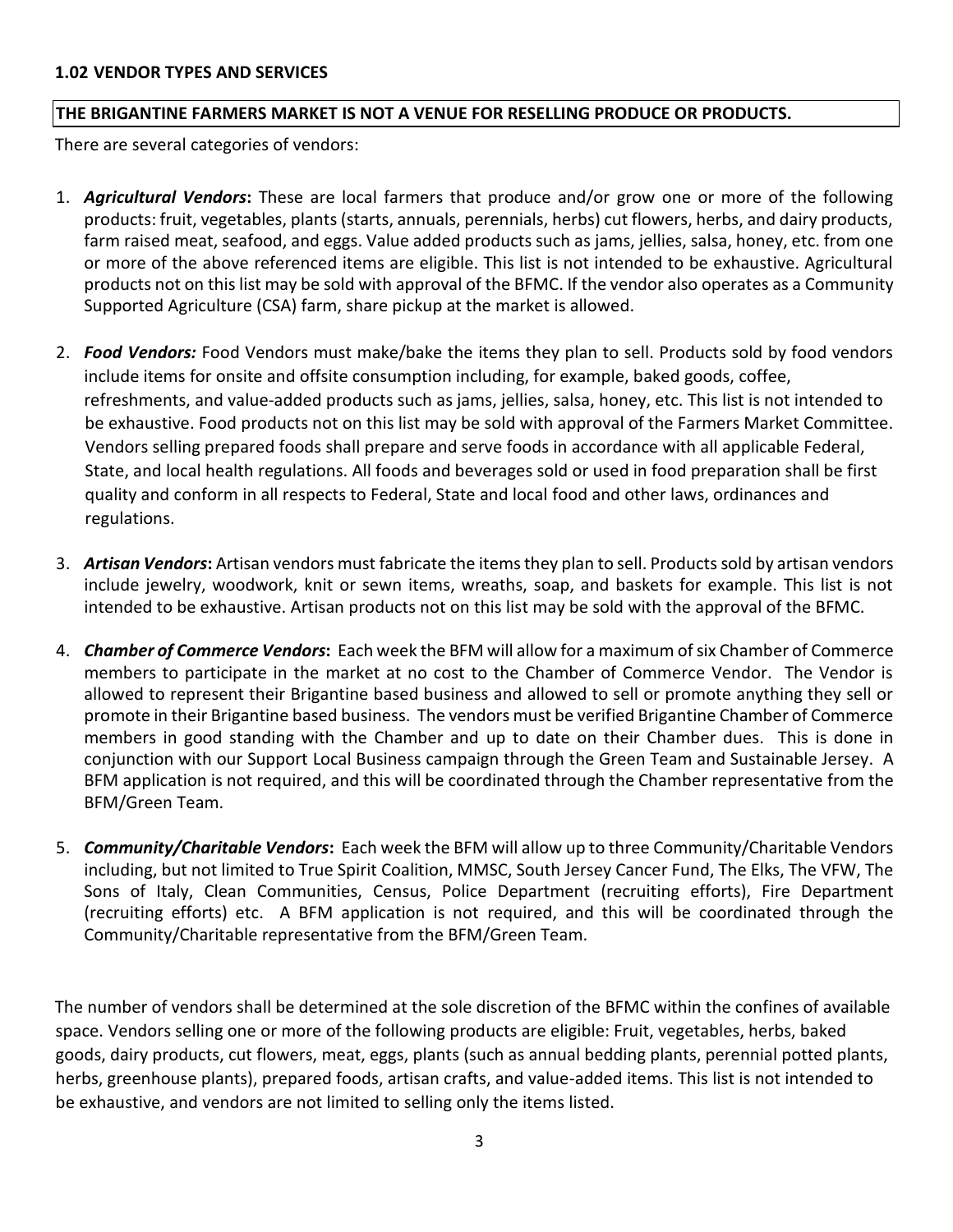## **II. RULES OF THE APPLICATION / APPLICATION INSTRUCTIONS 2.01 INTENT & PURPOSE**

The conditions and requirements of these specifications are intended to be open and non-restrictive for the purpose of obtaining adequate participation of interested vendors and uniformity in the submission of applications. The BFMC shall be the sole judge concerning the merits of all applications submitted.

### **2.02 SUBMISSION OF APPLICATIONS**

**ANYONE wishing to be a category 1, 2 or 3 vendor at the 2022 Market MUST SUBMIT AN APPLICAT**ION. The BFMC may add to the vendor roster at any time during the season as space permits. Most decisions to expand the Market roster are made before the season begins. Vendors are selected at the discretion of the BFMC. All applications will be kept for reference should it be determined that the Market would benefit by the addition of vendors**.** A completed application form must be submitted by all applicants, including vendors that participated in previous years. Upon acceptance of the application, vendors shall complete and sign all forms required for participation as a vendor.

### **2.03 VENDOR FEES AND EXPENSES**

There is no fee to submit an Application. Vendors that have been selected for participation will be contacted and expected to pay a NON-REFUNDABLE full-season or pop-up fee. Market attendance fees are subject to change each season and are made public prior to posting the Vendor Applications on the website. Checks for fee payment shall be payable to the "City of Brigantine" for each 10' x 10' spot the vendor requests and sells goods in any capacity.

**FULL SEASON** The 2022 Participation fee is:

- 1. Category 1 Vendor Full Season (Saturdays May 28, 2022 to September 3, 2022) Rate for one 10' x 10' location is \$300.00. If Vendor wants to participate in either of the two fall markets, the cost per market will be \$25.00 per market for a total of \$350.00 for the season. **If paid in full by April 15, 2022**
- 2. Category 2 and 3 Vendors Full Season (Saturdays May 28, 2022 to September 3, 2022 and two Fall Dates -TBD) Rate for one 10' x 10' location is \$350.00. **If paid in full by April 15, 2022**.
- 3. Any payment received after April 15, 2022 will be **\$500.00** per season (17 weeks) and there will be no exceptions.
- 4. Rate for a second 10' x 10' location for the same vendor is \$150.00.
- 5. Rate for a third 10' x 10' location for the same vendor is \$100.00

**If Full payment is not received by May 1, 2022, your space may be forfeited and offered to the next applicant on the Approved/Waiting List. This applies to both new and returning vendors. You will not be permitted to set up on May 28, 2022unless payment has been received.**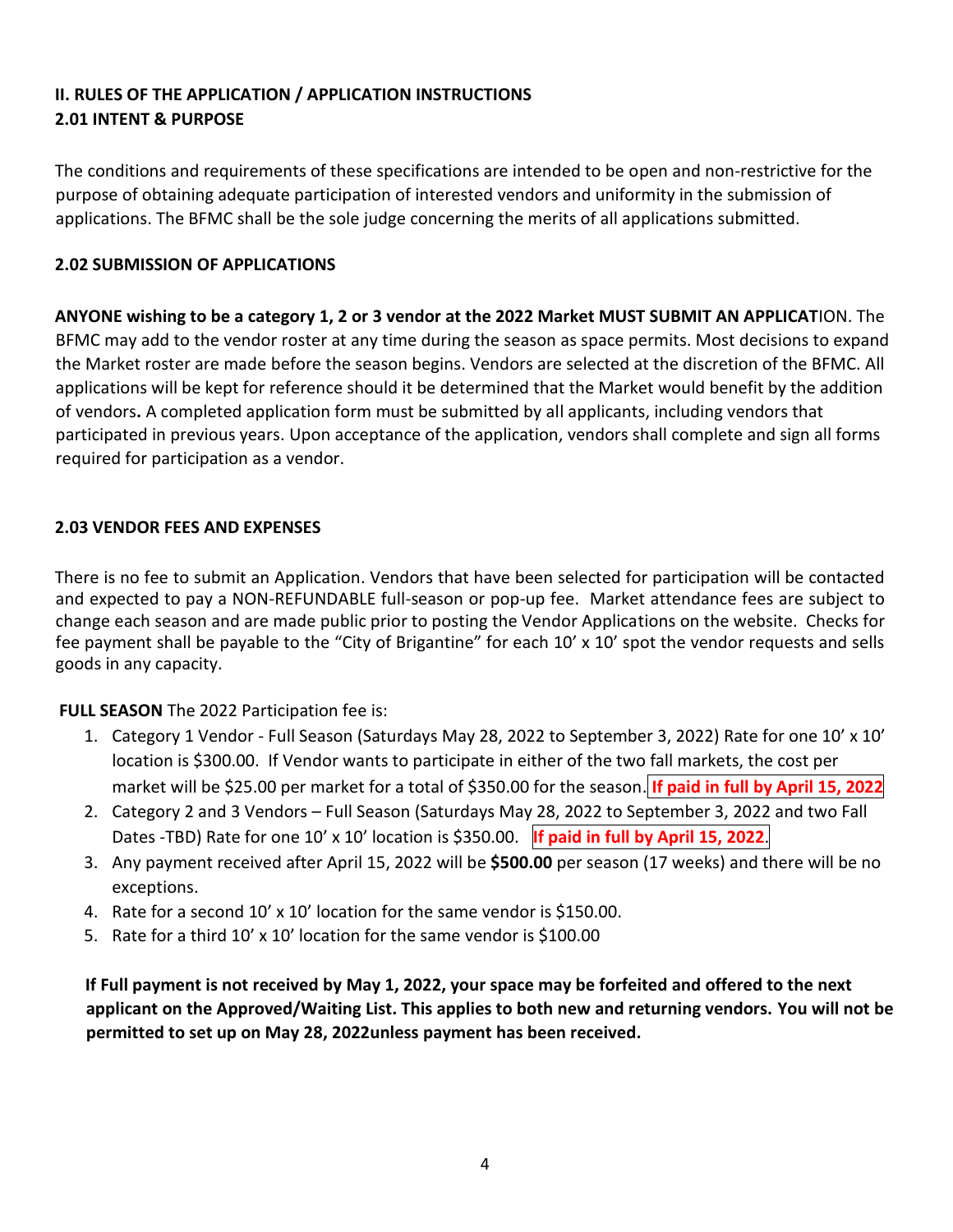**POP-UP VENDOR** fee is **\$35.00 per Market** Day for a 10' x 10' space. A check with your full payment for all approved dates is due immediately upon notification of date/s approved. If full payment is not received within 10 days of approval, you may forfeit your space.

Food vendors are expected to pay any applicable mobile vendor fee to Atlantic County Department of Health. All vendors will be required to provide proof of insurance prior to their market participation.

The Market operates in rain or shine. If a Full-Season or Pop-Up vendor chooses not to attend in inclement weather, or if a market day is subsequently cancelled due to severe weather, the fee will not be refunded.

### **2.04 REQUIREMENTS FOR APPLICATION MARKET PARTICIPATION**

- **1.** All applicants shall apply for, receive and show proof of the appropriate insurance and, if applicable, any Health Department permits, licenses or required forms by May 1, 2022.
- **2.** Failure to provide proof of appropriate insurance and, if applicable, any Health Department permits, licenses and a signed Hold Harmless by May 1, 2022 shall be cause for rejection of application as submitted.

### **2.05 EXCLUSIVITY**

There is no assumption of exclusivity when a vendor is approved. The BFMC reserves the right to approve vendors that may have some crossover products. We are careful in our selection process.

### **2.06 REJECTION OF APPLICATION**

The BFMC reserves the right to accept or reject any and all applications and to waive any immaterial defects or informality in any application if it is in the best interest of the Market to do so. The determination of a material defect shall be a matter solely within the discretion of the BFMC.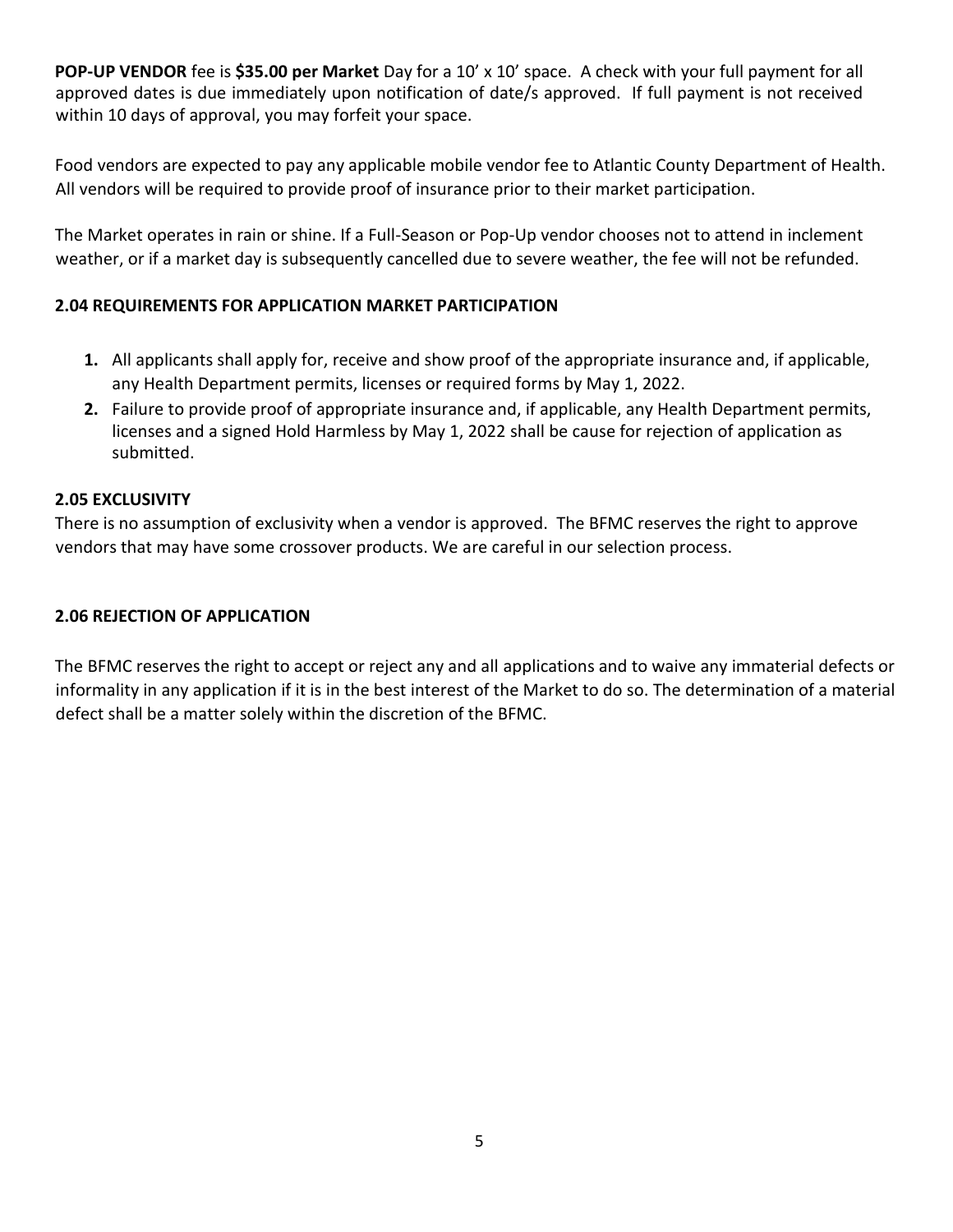### **BRIGANTINE FARMERS MARKET RULES AND REGULATIONS 2022 SEASON**

## **Brigantine Farmers Market 2022 Application - One Page**

| ______I would like ______ 10' x 10' space/s<br>I am a farmer/primary food producer<br>I accept EBT and /Or Senior Food Vouchers<br>I am an artist/artisan – no food product<br>I have a licensed food business<br>_____I agree to comply with the rules and regulations<br>I understand the COVID 19 guidelines<br>I want to be a full time vendor | I sell from a truck or trailer _______ feet long<br>(10' or more requires more than 1 spot)<br>I am authorized to submit this application<br>I am a prepared food artisan<br>_____I have read and understand the application<br>I will obtain all required licenses and permits<br>I will provide proof of insurance by May 1, 2021<br>I will complete the Hold Harmless and return<br>I want to be a pop-up vendor |
|----------------------------------------------------------------------------------------------------------------------------------------------------------------------------------------------------------------------------------------------------------------------------------------------------------------------------------------------------|---------------------------------------------------------------------------------------------------------------------------------------------------------------------------------------------------------------------------------------------------------------------------------------------------------------------------------------------------------------------------------------------------------------------|
|                                                                                                                                                                                                                                                                                                                                                    |                                                                                                                                                                                                                                                                                                                                                                                                                     |
| No additional products may be added without BFMC approval.                                                                                                                                                                                                                                                                                         | Describe ALL products you wish to sell at the Market. Add relevant comments. Please note-you must either<br>farm, fish/harvest, or create your product. This Market does not accommodate the resale of products.                                                                                                                                                                                                    |
|                                                                                                                                                                                                                                                                                                                                                    |                                                                                                                                                                                                                                                                                                                                                                                                                     |

**Please attach**, photos of your products or display tables, advertising graphics, market signage, promotional materials, websites, or other items that communicate your product or business. This material may be used in Market advertising and social media. Complete and send the **1-page application** plus any material to: *Email: Or Mail to:* 

**The Brigantine Farmers Market Committee** BrigantineFarmersMarket@gmail.com Subject: BFM Vendor Application

City of Brigantine – Farmers Market 1417 West Brigantine Avenue Brigantine, NJ 08203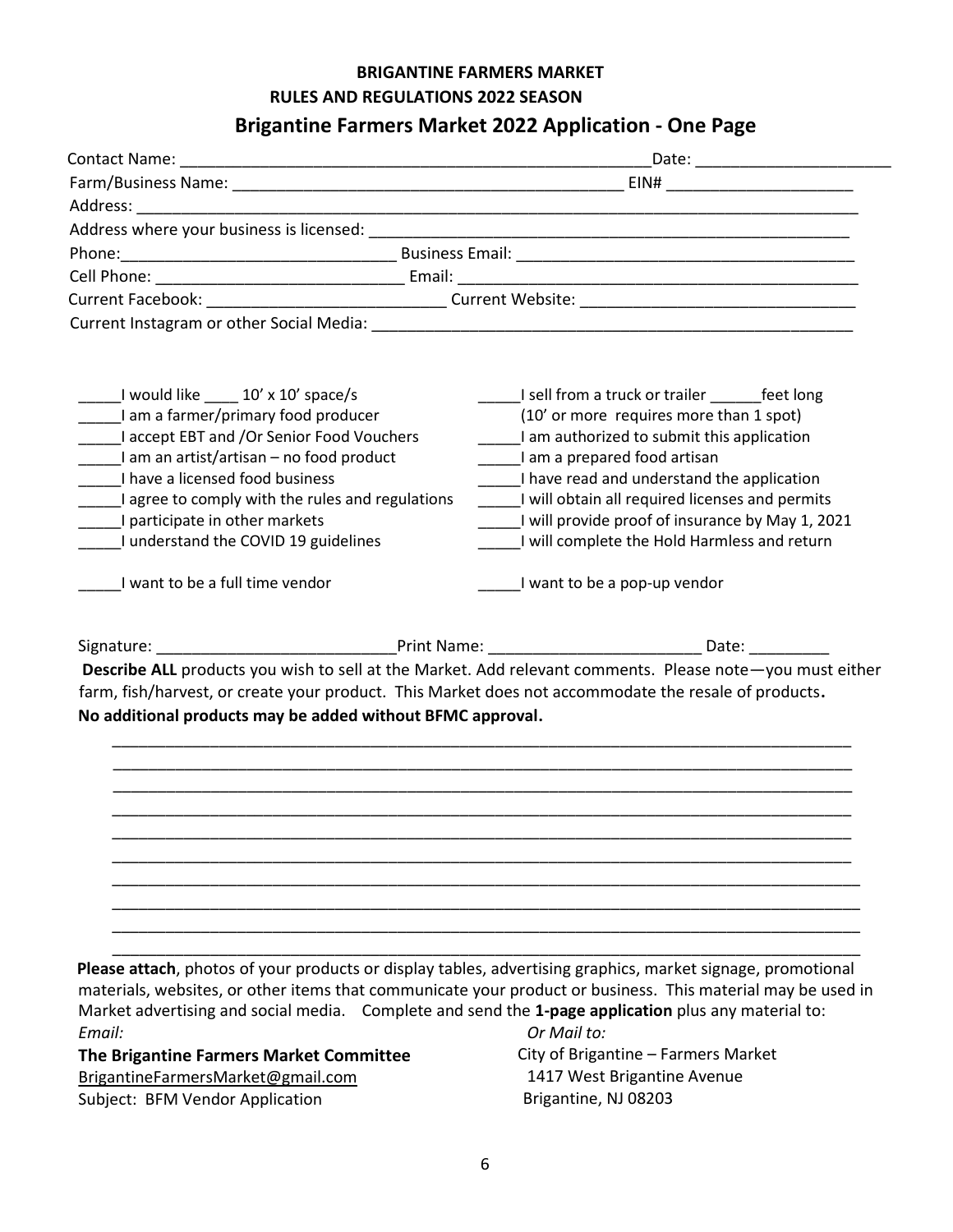### **OVERVIEW**

The Brigantine Farmers Market, further known as the "Market", will be open to customers in May on the Saturday of Memorial Day weekend and will run every Saturday (rain or shine) until the Saturday of Labor Day weekend. May 28, 2022 through September 3, 2022. Market hours will be between 8:00 am – 12:00 Noon. **There will be two additional Fall Markets for a total of 17 weeks.**

For 2022, the Market will be located at the Brigantine Community School parking lot on Sheridan off of Roosevelt. All spaces will be outside. Patrons shall travel through the market following a one-way direction.

The primary goals of this Market are:

- Provide local access for acquiring fresh and healthy good
- Support and promote local businesses (Brigantine businesses as our priority and up to 50 miles considered local)
- Enhance exposure for Brigantine businesses
- Increase community awareness of sustainability by interacting with farmers and artisans

Backed by the City of Brigantine, the Brigantine Farmers Market Committee, further known as the BFMC, a sub-committee of the Brigantine Green Team, operates and engages in all aspects of the Market.

#### **ABOUT BRIGANTINE**

The City of Brigantine is one of New Jersey's premier destinations with miles of coastline and beautiful beaches that are the driving force behind our economy.

During the summer, people flock to Brigantine greatly increasing our population and creating a busy beach community with people from NJ, NY, and PA. Residents and visitors enjoy a healthy and active lifestyle while spending hours outdoors enjoying the sand and smell of the fresh ocean air. Brigantine's initial 2014 Market was the first of what proved to be an extremely successful community farmers market.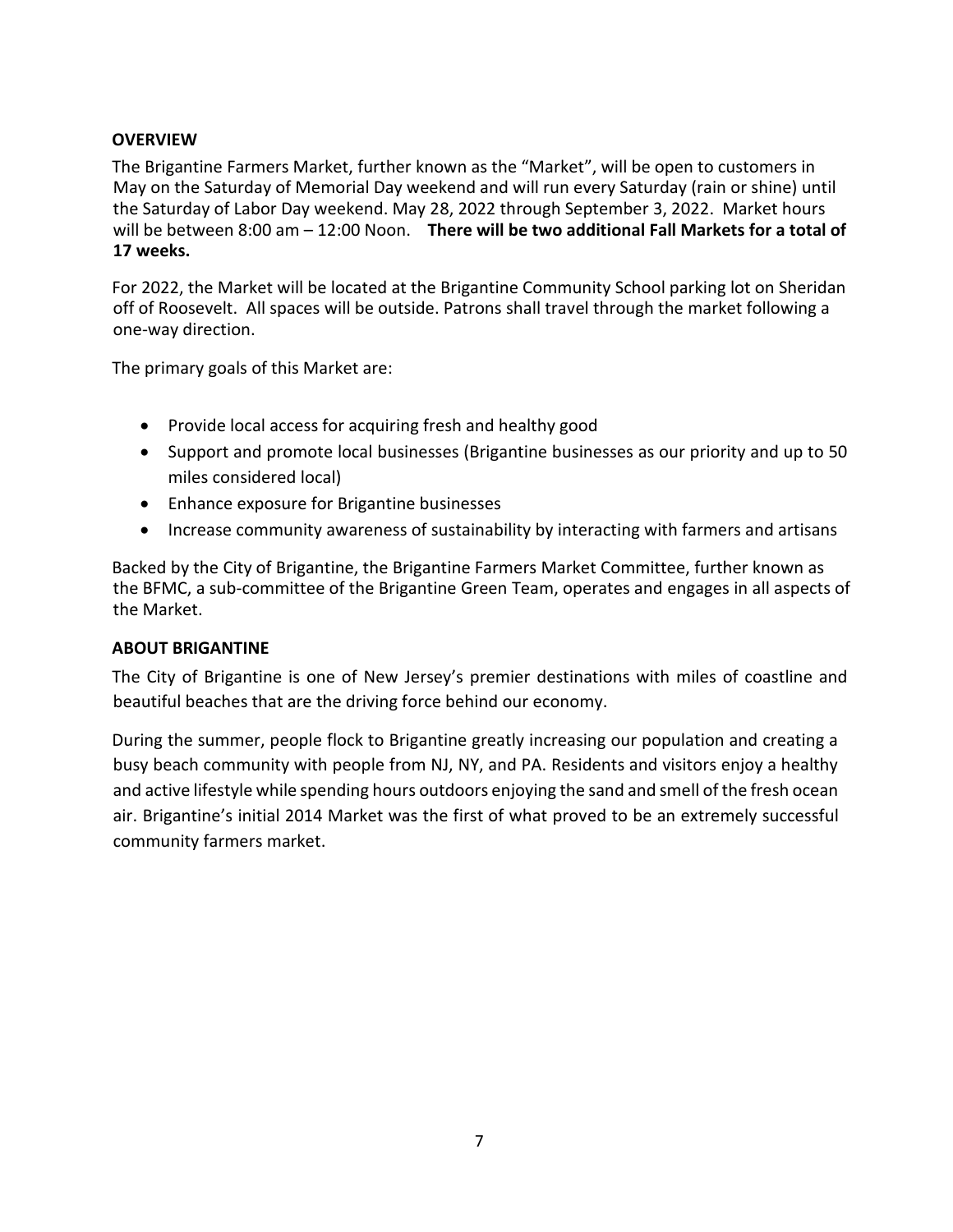

### **APPLICATION PROCESS AND FEE SCHEDULE STEP 1 – Submit Application**

Complete and submit an application for consideration.

Email to **BrigantineFarmersMarket@gmail.com or**  Mail application documents to: **Brigantine Farmers Market The City of Brigantine 1417 W Brigantine Avenue Brigantine, NJ, 08203**

Vendors will be selected at the discretion of the BFMC.

### **STEP 2 - Application Review and Vendor Selection**

The BFMC will evaluate applications and select the most appropriate vendors to participate in the Market. Please note that the BFMC reserves the right to accept or reject any and all applications if it is in the best interest of the Market. The BFMC will notify vendors if they have been selected to participate in the Market as soon as possible after receiving your completed application. The Seasonal Participation fee includes all Market Saturdays. Pop-Up rates are per Market Day.

Considerations in the review of all applications will include:

- Whether the business is located in Brigantine or operated by a Brigantine resident
- Whether the operation is located in New Jersey
- Whether the vendor is a returning vendor
- Percentage of product that is directly agricultural or produced in New Jersey with New Jersey materials
- Saturation of that type of product at the market (exclusivity should not be assumed)

Considerations for Agricultural Vendors:

- Willingness to accept food assistance program vouchers/checks/EBT (e.g., food stamp, SNAP, EBT, WIC, Senior, Farmers Market)
- Certified organic products offered for sale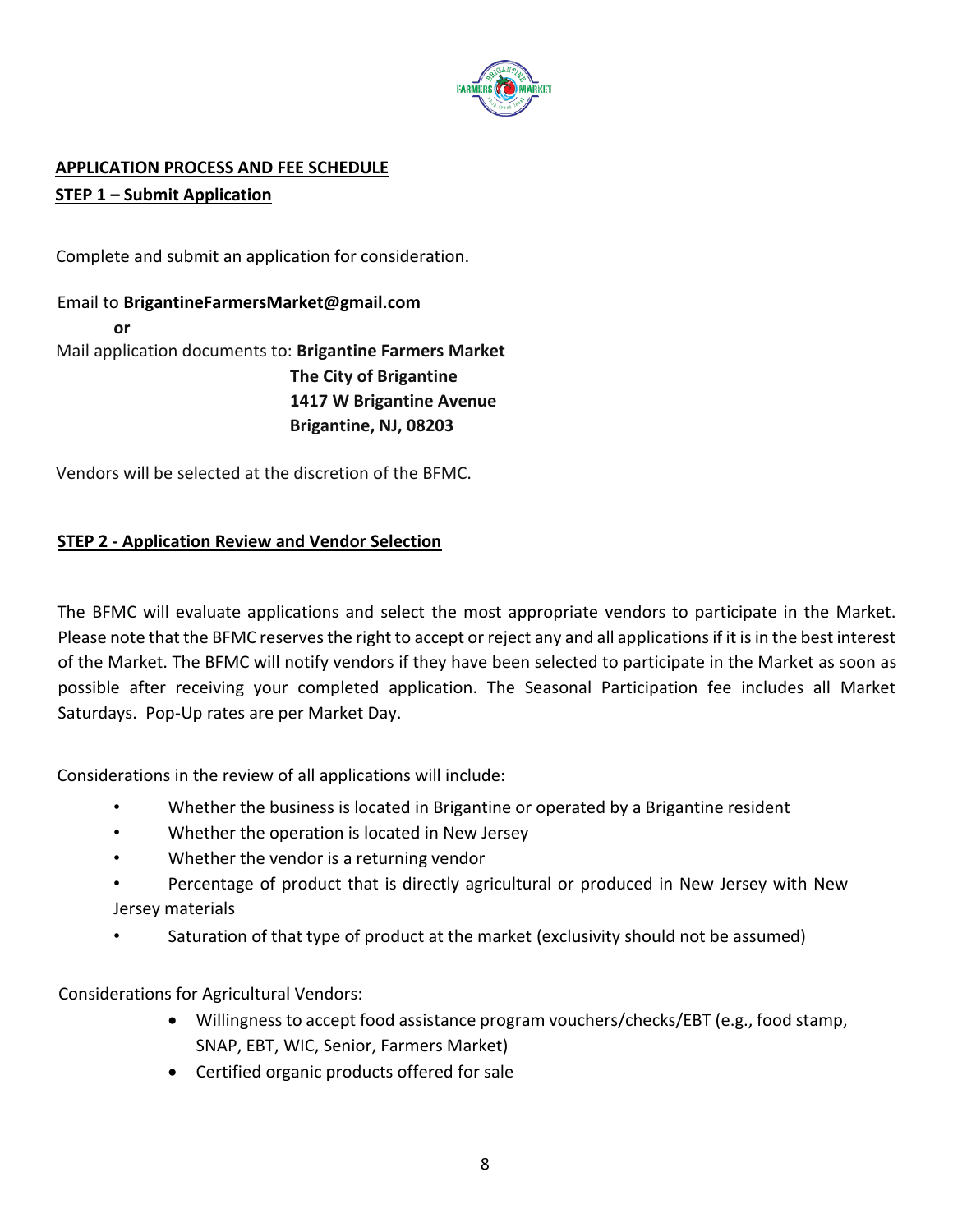

The Atlantic County Division of Public Health requires all mobile retail food vendors to submit an application to their department prior to participating in a special/temporary event or vending in any municipality within the County (except Atlantic City). A "Mobile Retail Food Establishment" means any movable restaurant, truck, van, trailer, cart, bicycle, watercraft, or other movable unit including hand carried, portable containers in or on which food or beverage is transported, stored, or prepared for retail sale or given away at [temporary locations. The appropriate applications outlined below can be found](http://www.aclink.org/PublicHealth)  [online:](http://www.aclink.org/PublicHealth) <http://www.aclink.org/PublicHealth>

If you have not submitted an application to this Department for the current year: Fill out and submit a "Mobile Retail Food Establishment Application" for review and approval

If you are a Mobile Retail Food Establishment that has already been approved to operate within this County for the current year and plan to participate in a special event: Fill out and submit a "Mobile Retail Food Application - Amendment" prior to the event.

If you have already received a license or "approval to operate" in Vineland City or Camden, Cape May, Cumberland, Gloucester, Salem Counties: - Submit a copy of the original application and a "Mobile Retail Food Establishment - Amendment"

If you have any questions, please contact Jill Miles at the Atlantic County Division of Public Health at 609-645- 5971 extension 4367 or Mark Vetter at 609-645-5971 extension 4382.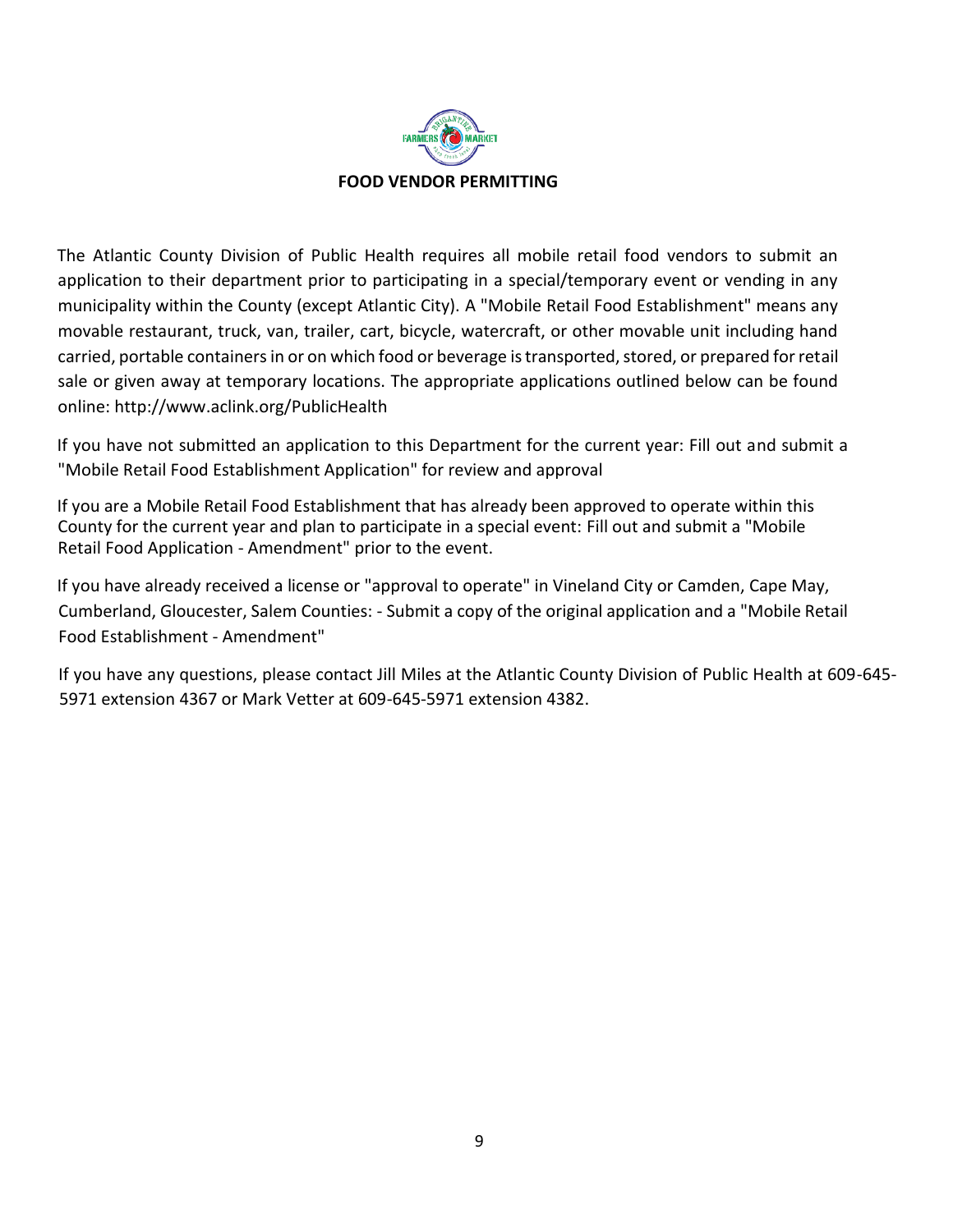

#### **BRIGANTINE FARMERS MARKET RULES 2022**

**1. Dates of the Market:** The Brigantine Farmers Market will be open to customers in May on the Saturday of Memorial Day weekend and will run every Saturday (rain or shine) until the Saturday of Labor Day weekend. May 28, 2022 through September 3, 2022. Market hours will be between 8:00 am – 12:00 Noon. There will also be two Fall Markets for a total of 17 markets this season.

**2. Times for Set-Up and Market Sales:** The Market will be open for business from 8:00 a.m. to noon. The BFMC will supervise the opening and closing of the Market. Vendors may arrive at 6:30 a.m. to set-up and must arrive by 7:30 a.m. Vehicles will not be permitted to enter the vendor rows after 7:30 a.m. Complete set-up must be achieved by 7:45 a.m., and all vehicles must be off site by 7:45 a.m. All cleanup must be completed by 12:30 p.m.

**3. Vendor Vehicle & Parking:** Prior to tent set-up and immediately after unloading, vehicles should be moved from the Market area. Other than Farmers Row, **Vendor** vehicles are required to park outside of the market area and are not permitted to park in the shopper parking lot. All vendor vehicles must be removed from the Market area no later than 7:45 a.m.

**4. Location:** The Market is held on Sheridan in the Brigantine Community School parking lot off of Roosevelt. All vendor spaces are located outdoors.

**5. Space Assignments:** The BFMC will be responsible for assigning spaces to vendors. The BFMC will select vendors and coordinate all market efforts.

**6. Vendor Designation:** Vendors shall be designated as follows:

**Agricultural Vendors:** These are local farmers that produce and/or grow one or more of the following products: fruit, vegetables, plants (starts, annuals, perennials, herbs) cut flowers and herbs, dairy products, farm raised meat, seafood, and eggs. Value added products such as jams, jellies, salsa, honey, etc. from one or more of the above referenced items are eligible. If the vendor also operates as a Community Supported Agriculture (CSA) farm, share pickup at the Market is allowed. This list is not intended to be exhaustive. Agricultural products not on this list may be sold with approval of the BFMC. Agricultural Vendors must grow 99% of any products sold. The BFMC reserves the right to deny sale of any item.

**Artisanal Food Vendors:** Artisanal Food Vendors must make/bake the items they plan to sell. Products sold by food vendors include items for on and off-site consumption including, for example baked goods, coffee, refreshments and value-added products such as jams, jellies, salsa, honey, etc. This list is not intended to be exhaustive. Food products not on this list may be sold with approval of the BFMC. Vendors selling prepared foods shall prepare and serve foods in accordance with all applicable Federal, State, and local health regulations. All foods and beverages sold or used in food preparation shall be first quality and conform in all respects to Federal, State and local food and other laws, ordinances and regulations. Products not on this list may be sold with prior approval of the BFMC and must be listed on the application.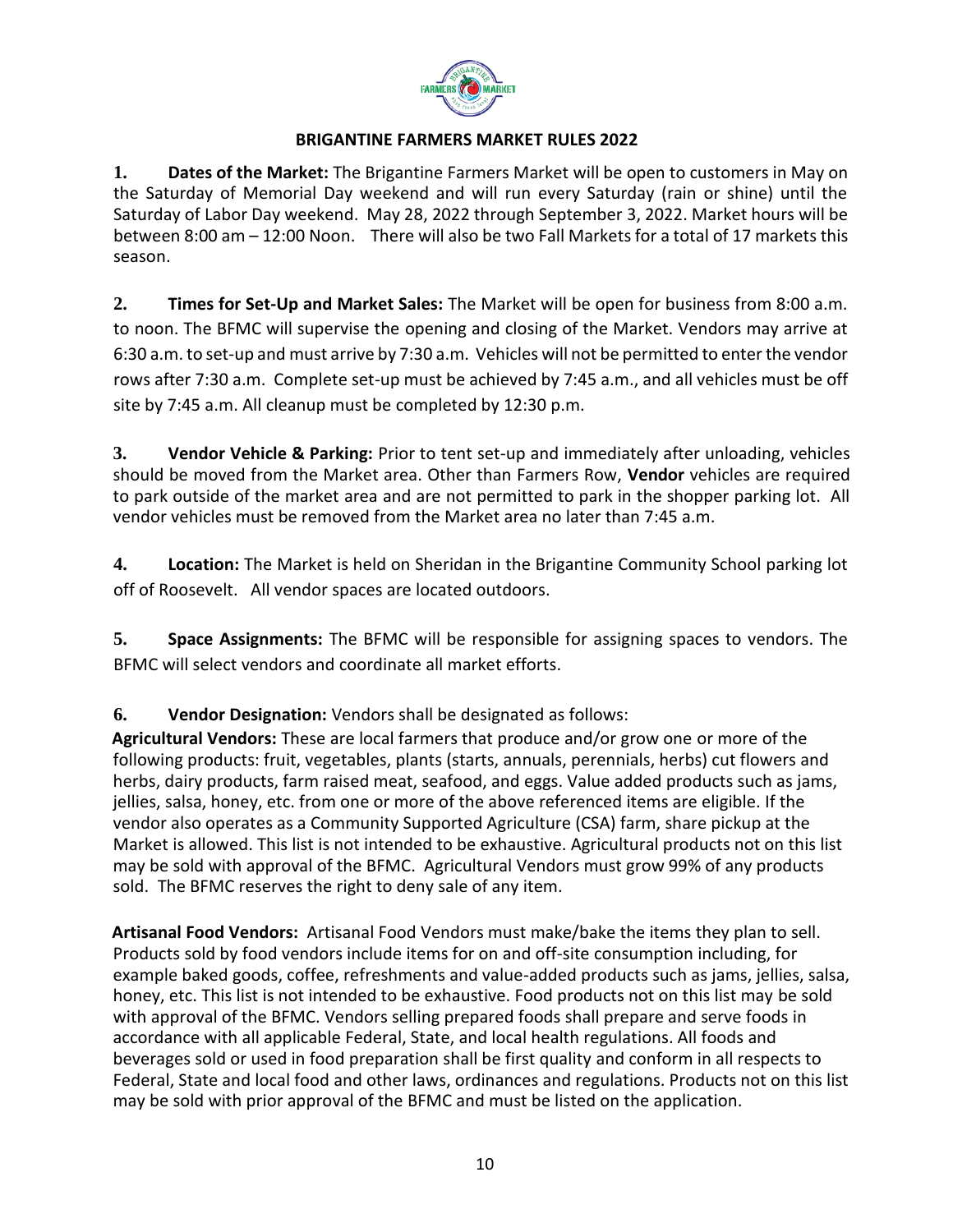**Artisan Vendors**: Artisan vendors must fabricate the items they plan to sell. Products sold by artisan vendors include artisan jewelry, woodwork, knit or sewn items, wreaths, soaps, and baskets for example. This list is not intended to be exhaustive. Products not on this list may be sold with the approval of the BFMC and must be listed on the application.

**Chamber of Commerce Vendors:** Each week the BFM will allow for a maximum of six Chamber of Commerce members to participate in the market at no cost to the Chamber of Commerce Vendor. The Vendor is allowed to represent their Brigantine based business and allowed to sell or promote anything they sell or promote in their Brigantine based business. The vendors must be verified Brigantine Chamber of Commerce members in good standing with the Chamber and up to date on their Chamber dues. This is done in conjunction with our Support Local Business campaign through the Green Team and Sustainable Jersey. A BFM application is not required, and this will be coordinated through the Chamber representative from the BFM/Green Team.

**Community/Charitable Vendors:** Each week the BFM will allow up to three Community/Charitable Vendors including, but not limited to True Spirit Coalition, MMSC, South Jersey Cancer Fund, The Elks, The VFW, The Sons of Italy, Clean Communities, Census, Police Department (recruiting efforts), Fire Department (recruiting efforts) etc. A BFM application is not required, and this will be coordinate through the Community/Charitable representative from the BFM/Green Team.

**7. Market Goal:** Because one of the primary goals of this Market is to promote local agriculture, the BFMC strives for a high percentage of the vendors at the Market to be Agricultural Vendors. Agriculturally derived products are defined as agricultural, horticultural, and dairy products, livestock and the products thereof, the products of poultry and bee raising, the edible products of forestry, locally harvested seafood, and all products raised or produced on farms and minimally processed.

**8. Products Which May be Sold:** Prior to Market Day, vendors must disclose, and the BFMC must approve, all products vendors intend to sell. The BFMC reserves the right to ask vendors to remove items for sale that have not been approved by the BFMC.

**9. Product Freshness:** Farm products should be harvested no more than 48 hours before being offered for sale at the Market.

**10. Market Management:** The oversight and management of the Market will be handled by the BFMC. This team is responsible for administration of the Brigantine Farmers Market on 2022 market days. To contact the BFMC please email:

### **BrigantineFarmersMarket@gmail.com**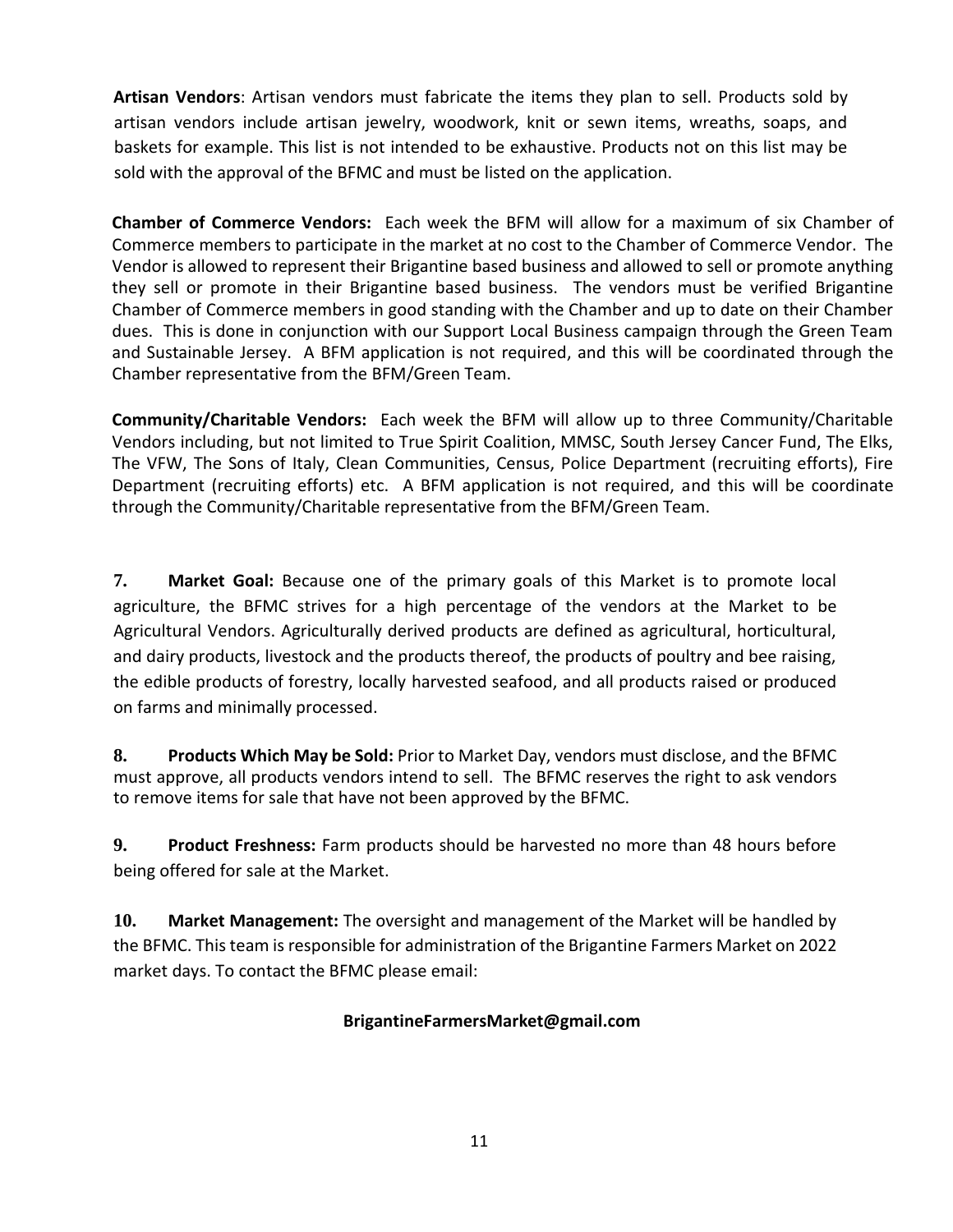The Brigantine Farmers Market Committee's duties will include:

- Record attendance and keep a brief log of market events.
- Assign spaces to Vendors and reassign spaces in the event of an absence or late arrival.
- Monitor customer interaction with vendors and resolve conflicts that may arise.
- Appropriately respond to and address customer suggestions, questions, and concerns.
- Enforce Market rules and report alleged violations in writing.
- Keep the community updated regarding Market activities though Social Media and an article in The Brigantine Times, a Market sponsor.

#### **11. Fees:** For vendors selected to participate in the 2022 Farmers Market

**FULL SEASON** The 2022 Participation fee is:

- o Category 1 Vendor Full Season (Saturdays May 28, 2022 to September 3, 2022) Rate for one 10' x 10' location is \$300.00. If Vendor wants to participate in either of the two fall markets, the cost per market will be \$25.00 per market for a total of \$350.00 for the season. **If paid in full by April 15, 2022**
- o Category 2 and 3 Vendors Full Season (Saturdays May 28, 2022 to September 3, 2022 and two Fall Dates -TBD) Rate for one 10' x 10' location is \$350.00. **If paid in full by April 15, 2022**
- o Any payment received after April 15, 2022 will be \$500.00 per season (18 weeks) and there will be no exceptions.
- $\circ$  Rate for a second 10' x 10' location for the same vendor is \$150.00. (limited availability)
- $\circ$  Rate for a third 10' x 10' location for the same vendor is \$100.00 (limited availability)

**If Full Season payment is not received by May 1, 2022, your space may be forfeited and offered to the next applicant on the Approved/Waiting List.** 

### **Vendors selected to participate as Pop-Up vendors in the 2022 Market:**

**Pop-up Vendor** rate for **each** 10 x 10 space is \$35.00 per Market Day. Payment is due upon notification of your approved dates. If full payment is not received within 10 days of approval, you may forfeit your space.

#### **Payments**

Please make your check payable to **City of Brigantine** (cash will not be accepted) and mail **along with** a copy of **your application** to:

### **City of Brigantine**

1417 W. Brigantine Ave.

Brigantine, NJ 08203

Final product approval and Market spaces will be confirmed after full payment is received.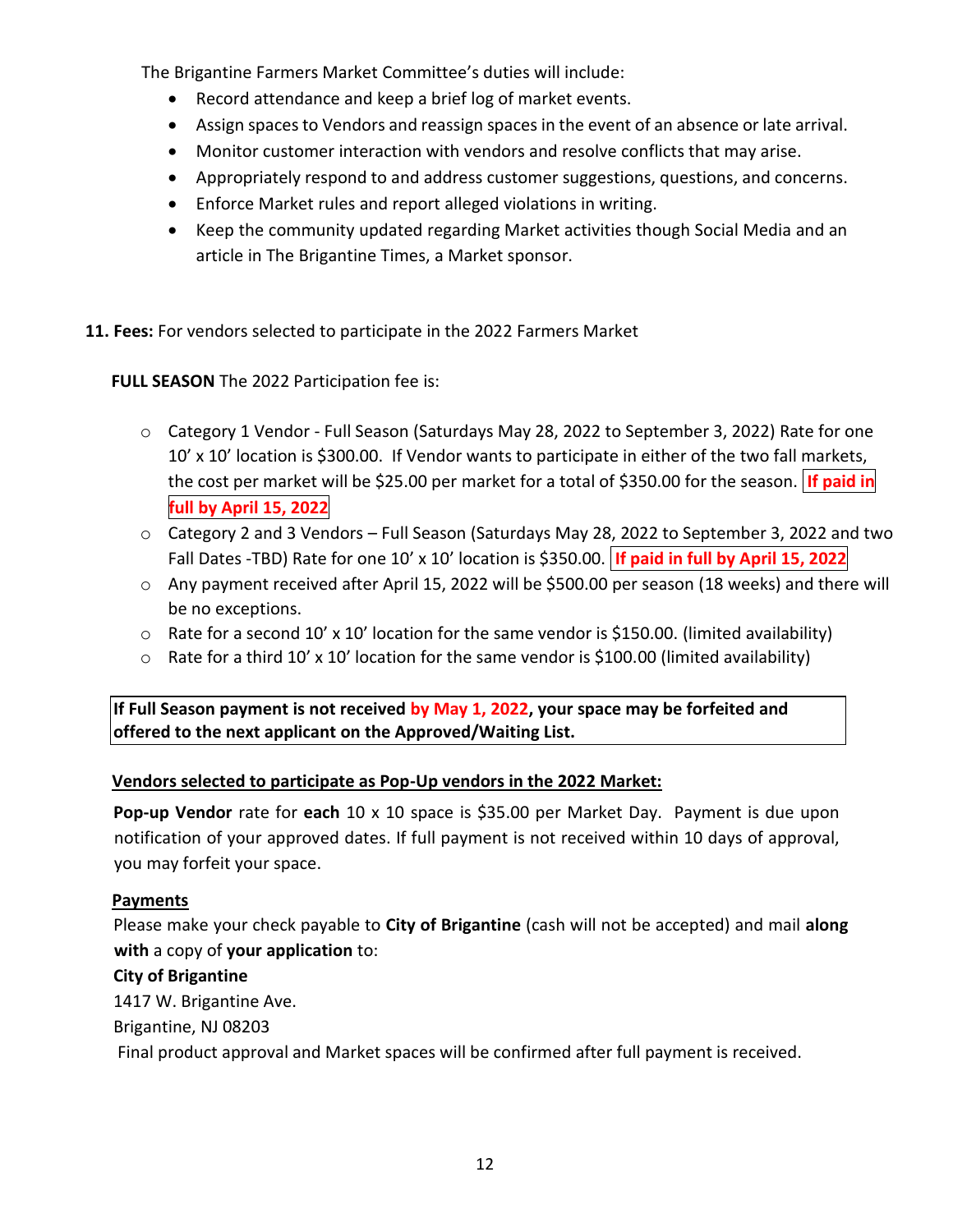**13. Insurance:** All Full-Season and Pop-Up vendors will be required to have \$1M/\$1M liability insurance with City of Brigantine named as additionally insured, and provide the Certificate of Insurance by May 1, 2022.

**14. Required Documents:** Upon acceptance notification, all vendors will be required to submit the **Hold Harmless Agreement** and **Certificate of Insurance** by **May 1, 2022** or space may be allocated to another qualified vendor.

**15. Space and Parking Designation:** The BFMC will be responsible for determining the space and position of each vendor at the Market on the first day of the Market season but may reassign positions for any reason. Each Vendor's participation fee is for a space roughly 10 x 10 feet.

• All spaces are located outdoors. Vendors are responsible for bringing all tables, canopies, tents, 20 lbs. weights on each tent leg. Additional requirements should be discussed with the BFMC

**16. Tardiness/No Shows:** Proper notification is required if a vendor anticipates being late or absent for a Market day. If the vendor must be late or absent for some reason, he or she is obliged to call the BFMC Team on Friday by 5:00 p.m. on the evening before the Market day in question. If the lateness is unanticipated the vendor will need to carry their product into the market area for set up or may be asked not to set up that day. If a vendor has more than two unplanned incidents of lateness they may be asked not to return to the Market with no refund. If a vendor-misses a scheduled Market day without properly notifying the BFMC the vendor could be assessed a \$35 fee and may be asked not to return to the Market without a refund.

**17. External Regulations:** Vendors are responsible for compliance with applicable municipal, county, state and federal regulations, such as (but not limited to): agricultural business license; pesticide licensing and safe use; approval seal of the New Jersey Office of Weights and Measures on all scales; State sales tax collected and reported as required; organic certification on claimed products as required; food safety, sanitation, health permits and labeling requirements pertaining to the items for sale; State inspection of nursery stock required for selling whole plants for replanting; (packs or pots). If the City or the Market Management Team is advised by the appropriate authority that applicable regulations are not being complied with, a vendor will be removed from the list of eligible vendors.

### **COVID 19 External Regulations for 2022**

Unless otherwise notified in writing, for the 2022 season the following must be followed as well:

- The market shall be a one-way market with all traffic going in one direction to promote social distancing.
- All vendors are required to have a hand sanitizer available at their spot.
- Vendors shall not participate if they or are not feeling well or within 5 days of a positive Covid-19 result.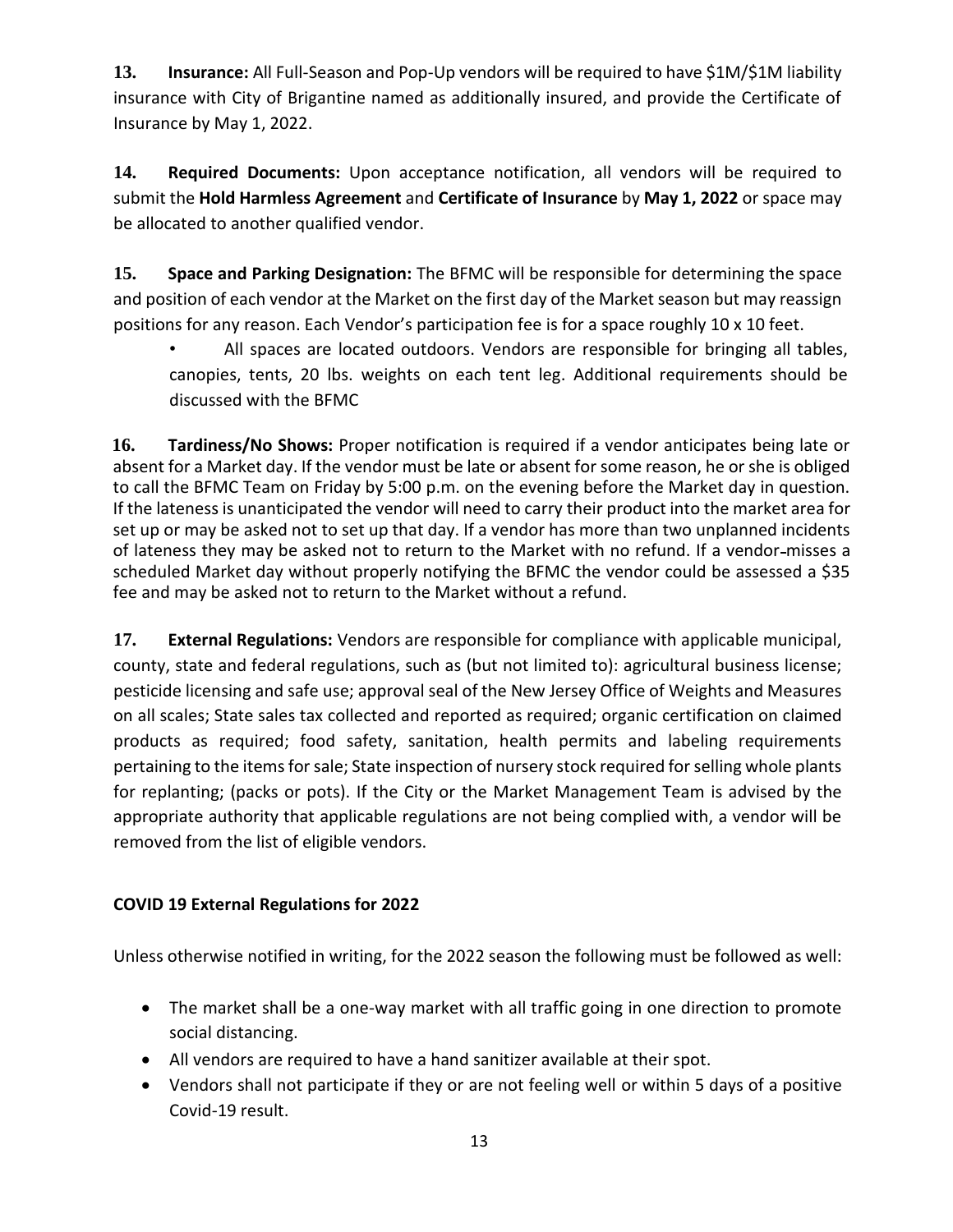- Vendors may decide to accept pre orders and have cashless options available.
- Any and all other orders as issued by the City of Brigantine, Atlantic County Department of Health, NJ Executive Order or the Federal Government.

**18. Vendor Conduct:** Vendors should present themselves in an appropriate manner, dress, and state of cleanliness. Shirts must be worn. Smoking is always prohibited within the Market area. The volunteers, customers and fellow vendors must be treated with respect.

**19. Clean Up:** Vendors must completely clean up the area around their designated space and sales area before leaving the Market each day after closing time. Their area is to be left "broom swept" and free of debris.

- No vendor may pour ice, liquids or chemicals on the grass.
- Vendors are responsible for removing their trash and recycling.
- Trash and recycling bins are located at several locations in the Market space. Vendors may use these bins unless they are full.
- No trash or recycling may be left on the ground near bins.
- If bins are full each vendor should remove their waste and dispose of it in an approved facility.

**20. Non-Compliance:** Vendors not complying with the provisions in Number 19 will be charged a \$25 fee for each occurrence. If noncompliance continues, the Vendor in question may be asked not to return to the Market without a refund for any days paid in advance.

### **21. For the Safety of Vendors and Patrons:**

• Every vendor using a tent/s must procure and use tent weights with a minimum equivalent of **20 POUNDS PER TENT POLE.** No vendor will be permitted to set up and sell without the required tent weights. After the first violation, the vendor will be fined \$35 or may be asked to breakdown for the day and or asked not to return to market without refund.

• Any vendor using a heat source must acquire protection so that patrons will be prevented from coming into contact with said heat source. That protection would be from the back, front or side. Only the Vendor is allowed access to the heat source.

• Any vendor using a heat source must have a K type fire extinguisher within easy reach.

**22. Animals:** The only animals permitted in the Market area are Trained and Registered Service Animals per ADA Guidelines**.** 

**23. Green Initiatives:** With the help of vendors, sponsors and shoppers, the **Brigantine Farmers Market now prohibits the use of Single-use Plastic Bags, Styrofoam cups, Styrofoam**  plates, Styrofoam takeout containers, plastic straws, plastic tasting spoons-(Exceptions are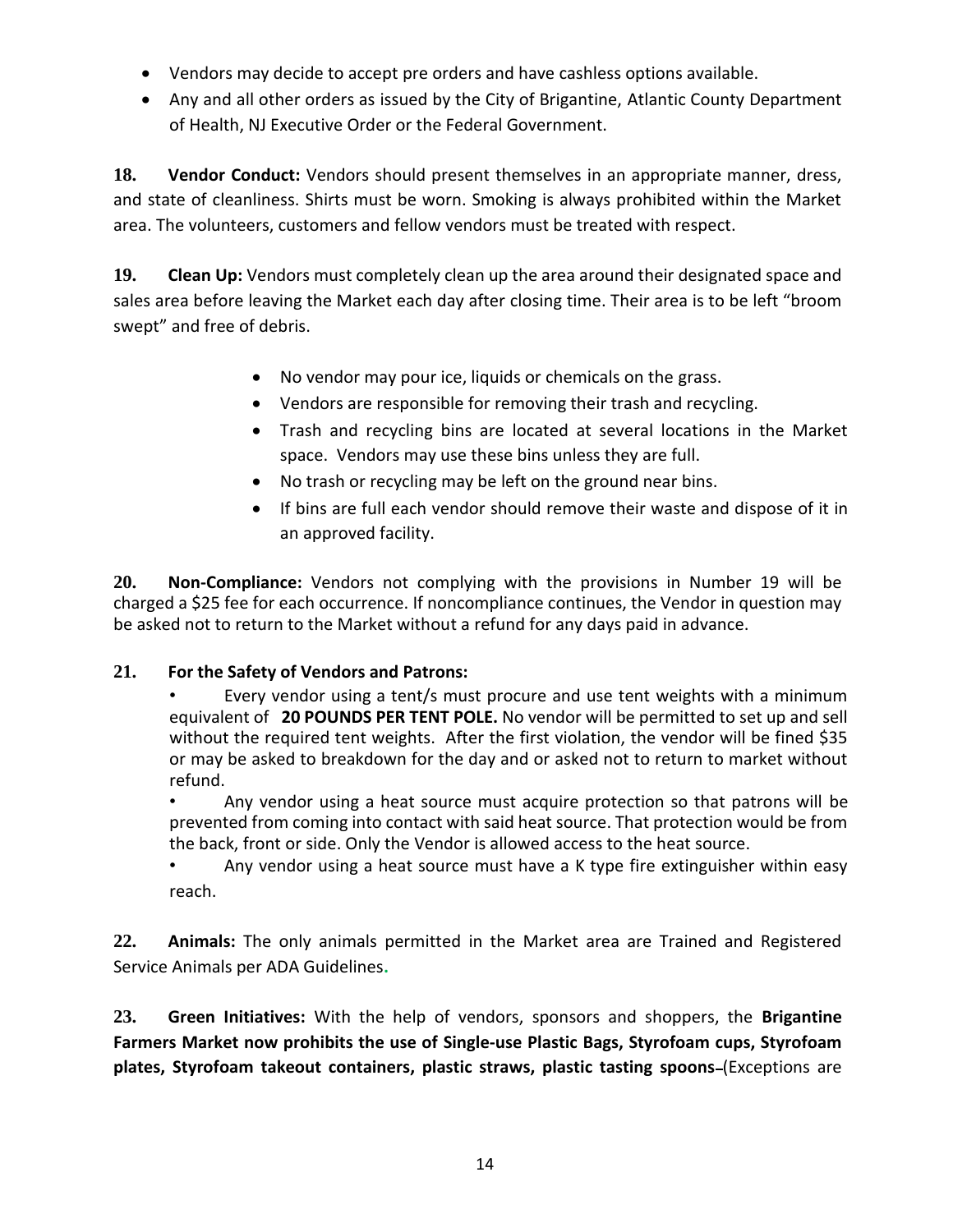those who have received prior approval from the BFMC). We are requiring that Vendors continue this practice and provide alternative packaging/bag/utensil solutions.

**24.** We're not blue, we're not red, we're Green. As a non-partisan venue, announcements are permitted only with prior approval from the BFMC. Likewise, distribution of printed material also requires the BFMC's prior approval.

**25.** These rules may be modified to address unanticipated circumstances not herein covered. Modifications will be communicated to all vendors in a timely manner and shall state the reason and the specific duration of the modification.

THANK YOU!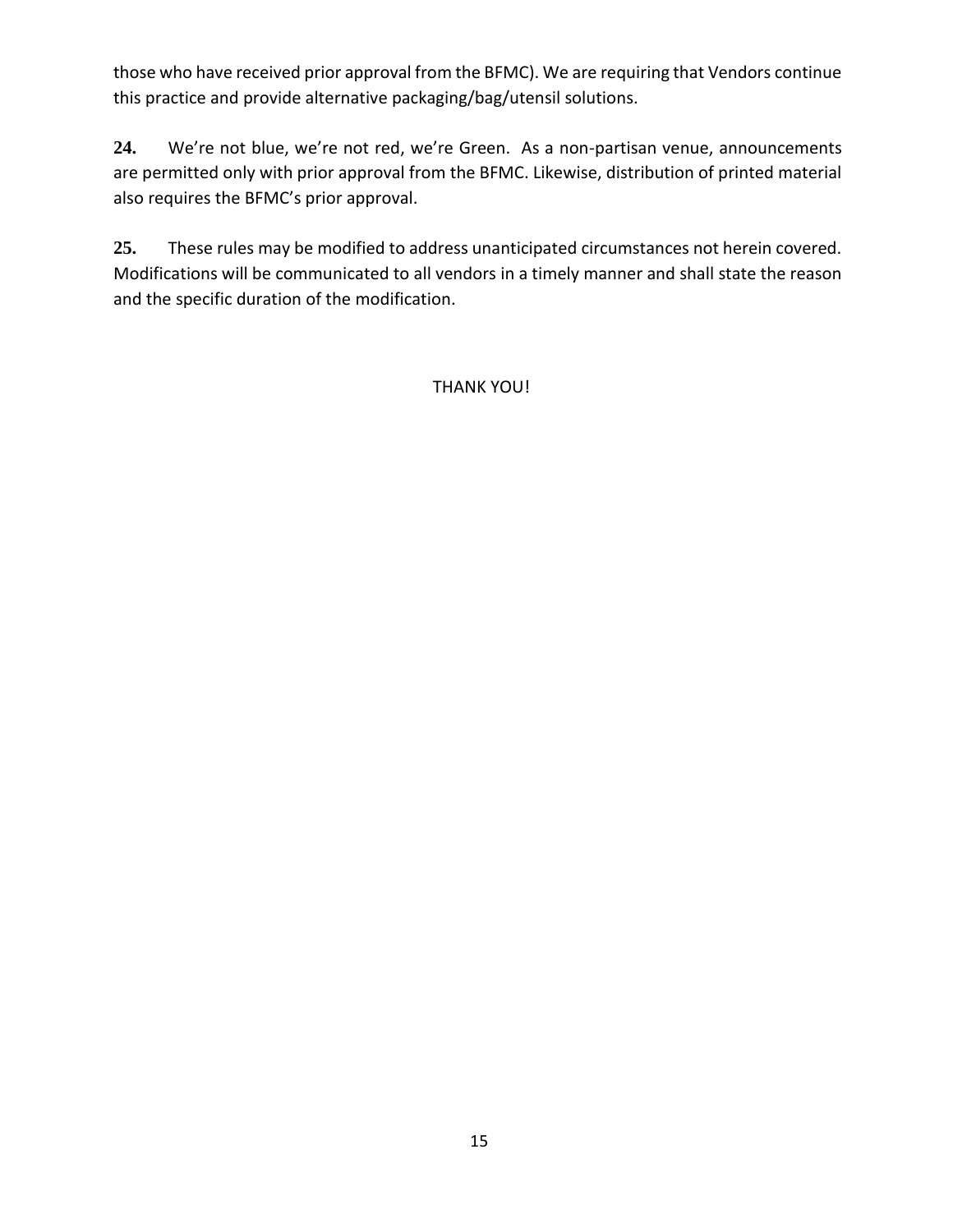





#### **HOLD HARMLESS AGREEMENT INDEMNIFICATION & RELEASE FORM**

Applicants who are awarded opportunities as vendors at the Brigantine Farmers Market under these specifications shall indemnify and hold harmless the City of Brigantine, it's officers, employees, agents and servants from and against any and all claims, demands, suits, actions, recoveries, judgments, costs and expenses including attorney's fees, incurred or suffered on account of property damage or loss and/or personal injury, including loss of life, of any person, agency, corporation or governmental entity which shall arise out of the course of or in consequence to any acts or omissions of the applicant, its employees, agents, servants or subcontractors in the performance of the work described in these specifications.

The applicant further agrees that this indemnification by the applicant shall continue after completion of the Brigantine Farmers Market season for all claims, demands, suits, actions, recoveries, judgments, costs and expenses including attorney's fees resulting from acts or omissions the applicant, its employees, agents, servants or subcontractors which occur prior to the completion of the season.

**I hereby state that I have read, understand, and agree to the following above procedures outlined in this copy of the Brigantine Farmers Market Hold Harmless-Indemnification & Release Form.** 

| Name:         |        |                                                                                                                                                                                                                                |  |
|---------------|--------|--------------------------------------------------------------------------------------------------------------------------------------------------------------------------------------------------------------------------------|--|
|               |        | Date: the contract of the contract of the contract of the contract of the contract of the contract of the contract of the contract of the contract of the contract of the contract of the contract of the contract of the cont |  |
| Address:      |        |                                                                                                                                                                                                                                |  |
|               | State  | Zip Code: The Contract of the Contract of the Code:                                                                                                                                                                            |  |
| Cell Phone: ( | Email: |                                                                                                                                                                                                                                |  |

**After acceptance notification** as a qualified vendor at the Brigantine Farmers Market, complete and submit this Hold Harmless Agreement, along with appropriate insurance documents. All documents are **due by May 1, 2022,** or space will be allocated to the next qualified vendor on the wait list.

**Mail documents to: Brigantine Farmers Market** The City of Brigantine 1417 W Brigantine Avenue